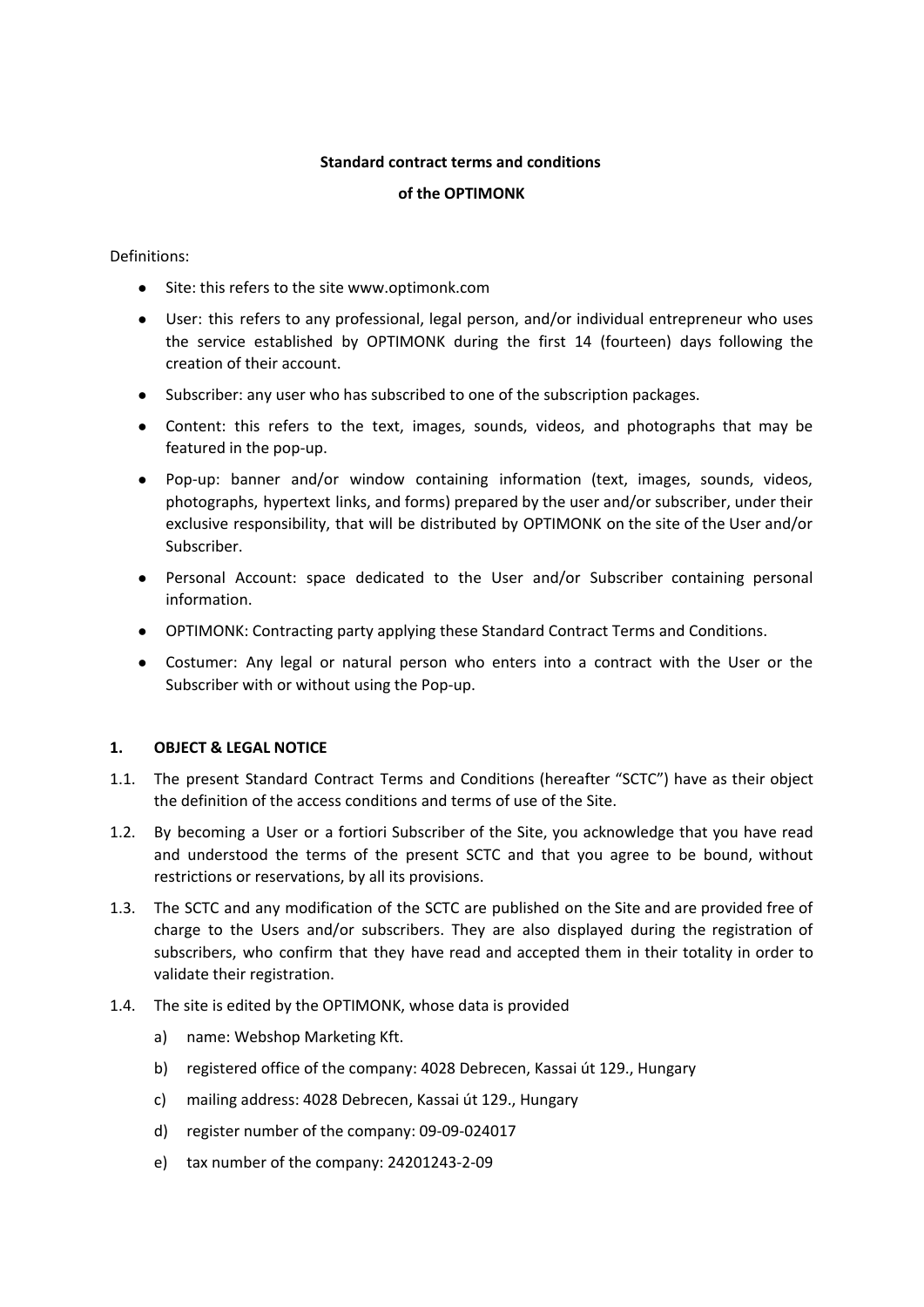- f) e-mail: [support@optimonk.com](mailto:support@optimonk.com)
- g) phone number: 003670410-4842, or +1-415-800-4445
- h) conciliation authority: Hajdú-Bihar Megyei Békéltető Testület (seats: 4025 Debrecen, Vörösmarty u. 13-15.). The consumer has the right to make a complain regarding to this SCTC at the conciliation body.
- 1.5. The User acknowledges that User's electronic submissions constitute a contract between the User and the Optimonk. This is an electronic contract. The contract to be bound by electronic submissions applies to all records relating to all transactions the User enter into with OPTIMONK, including any notices of cancellation, policies, contracts, and applications. In order to use the Site and to access and retain electronic records, User may be required to have certain hardware and software, which are User's sole responsibility. OPTIMONK is not responsible for typographic errors in these Terms, on the Site, in descriptions of products and services, or in accompanying materials.

## **2. Subject of the SCTC**

2.1. OPTIMONK provides a "customizable exit popup overlay" system, with which the User can present messages in overlay "windows". Any new features or tools which are added to the current Popup shall also be subject to this SCTC.

## 2.2. **Personal Account**

- 2.2.1. The User can only create a single account in the "Sign Up" section on the SITE.
- 2.2.2. The data collected and subsequently processed by OPTIMONK is voluntarily transmitted by the User to the site, in particular via the registration form. This data consists of a valid email address, the choice of a password, and the first and last name.
- 2.2.3. The password chosen by the User and/or Subscriber associated with their Subscriber Account is strictly confidential. It cannot be communicated or shared with third parties. Under no circumstances can OPTIMONK be held responsible for the abusive use, loss, or theft of this password.
- 2.2.4. Furthermore, OPTIMONK, as it does not have the means to ensure the identity of the persons registering for its services, is not responsible in cases of identity theft of the User and/or Subscriber. The User and the Subscriber are responsible for keeping their password and Account secure. OPTIMONK cannot and will not be liable for any loss or damage that results from failure the maintain the security of Personal Account and password. If you believe that a person is using your account or your identity, you must immediately inform us of this by email at the following address: support@OPTIMONK.com.
- 2.2.5. The User and the Subscriber acknowledge that OPTIMONK will use the email address provided during Personal Account registration as the primary method for communication.
- 2.2.6. The User and the Subscriber are responsible for all activity and content such as data, graphics, photos and links that are uploaded under the Personal Account. The User and the Subscriber must secure the rights for use of any content. The User and the Subscriber must not transmit any worms or viruses or any code of a destructive nature.

### 2.3. **OPTIMONK rights and obligations**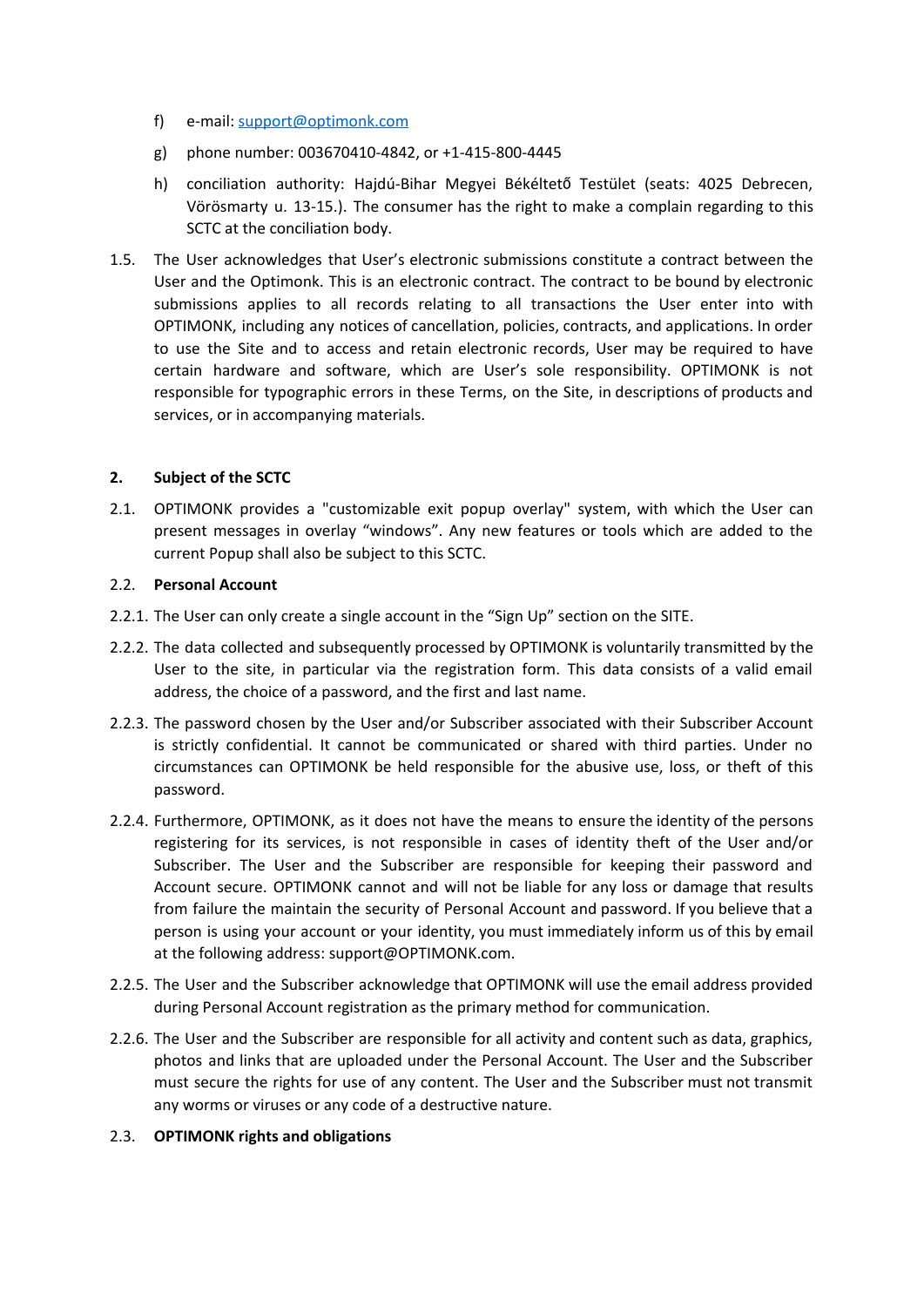- 2.3.1. OPTIMONK shall grant a non-exclusive right to use the OPTIMONK software to the User or the Subscriber for which the User or the Subscriber shall pay a fee, which is defined in this SCTC.
- 2.3.2. All OPTIMONK services, website and accompanying materials are provided as is, with no guarantee or warranty expressed or implied.
- 2.3.3. At no time shall OPTIMONK be liable for loss or damages resulting from use of the OPTIMONK system, or any deficiencies of performance while using OPTIMONK, whether or not these deficiencies are the result of any negligence on the part of OPTIMONK. OPTIMONK is not liable for product or service of the User and Subscriber. OPTIMONK is not liable for contracts which come into force between the User or the Subscriber and the Costumer.
- 2.3.4. OPTIMONK staff shall be entitled to login the User or the Subscriber's Pop-up for maintenance.
- 2.3.5. OPTIMONK shall not specify the Pop-up content and is not entitled to modify it except as expressly permitted by this SCTC. The Costumer acknowledges that OPTIMONK is not responsible for Pop-up content and OPTIMONK is also not liable for any product or service to be bought or ordered from the User or the Subscriber.

#### 2.4. **User and Subscriber rights and obligations**

- 2.4.1. User or Subscriber are required to provide to the OPTIMONK any and all data which is necessary to operate the OPTIMONK software. This data is required on the form which is provided by the OPTIMONK during the registration procedure.
- 2.4.2. User and Subscriber are entitled use the OPTIMONK software. User and Subscriber are entitled to fill out the Pup-up with any content except that which is forbidden under this SCTC.
- 2.4.3. The Subscriber shall pay fee for the use of the OPTIMONK software and for other OPTIMONK services. The fee is different in each subscription package as specified in this SCTC.
- 2.4.4. User and Subscriber are not entitled to license the OPTIMONK software.
- 2.4.5. User and Subscriber are responsible for treating, recording and administering the products found in the Pop-up in all cases. OPTIMONK does not participate in the sales process registered in the User or Subscriber's Pop-up. These SCTC to display the Pop-up do not imply any sort of business relationship or sales partnership, and the only relationship between the User or Subscriber.
- 2.4.6. OPTIMONK has no form of relationship and no liability, expressed or implied, with the Costumer to whom User or Subscriber displays the Pop-up. The User and Subscriber are solely liable for the content and solidity of data found in the Pop-up and is solely liable to anyone who views the Pop-up.
- 2.4.7. User and Subscriber assume all legal obligations required in connection with the website and Pop-up operation, (all-time valid indication of company data, etc.), as well as to set any changes in the company's information in the Pop-up administration interface.
- 2.4.8. OPTIMONK provides resources to do so through OPTIMONK software functions. In the event of failure to provide updated information or respond to queries, OPTIMONK is entitled to suspend the publicly accessible portion of the service until User or Subscriber submits completion of documents.
- 2.4.9. User and Subscriber hereby grant OPTIMONK a non-exclusive right and license to use the User or the Subscriber name and the User and the Subscriber's trade names, trademarks, and service marks as provided to OPTIMONK in connection with these SCTC: (a) on OPTIMONK's own websites, (b) in printed and online advertising, publicity, directories, newsletters, and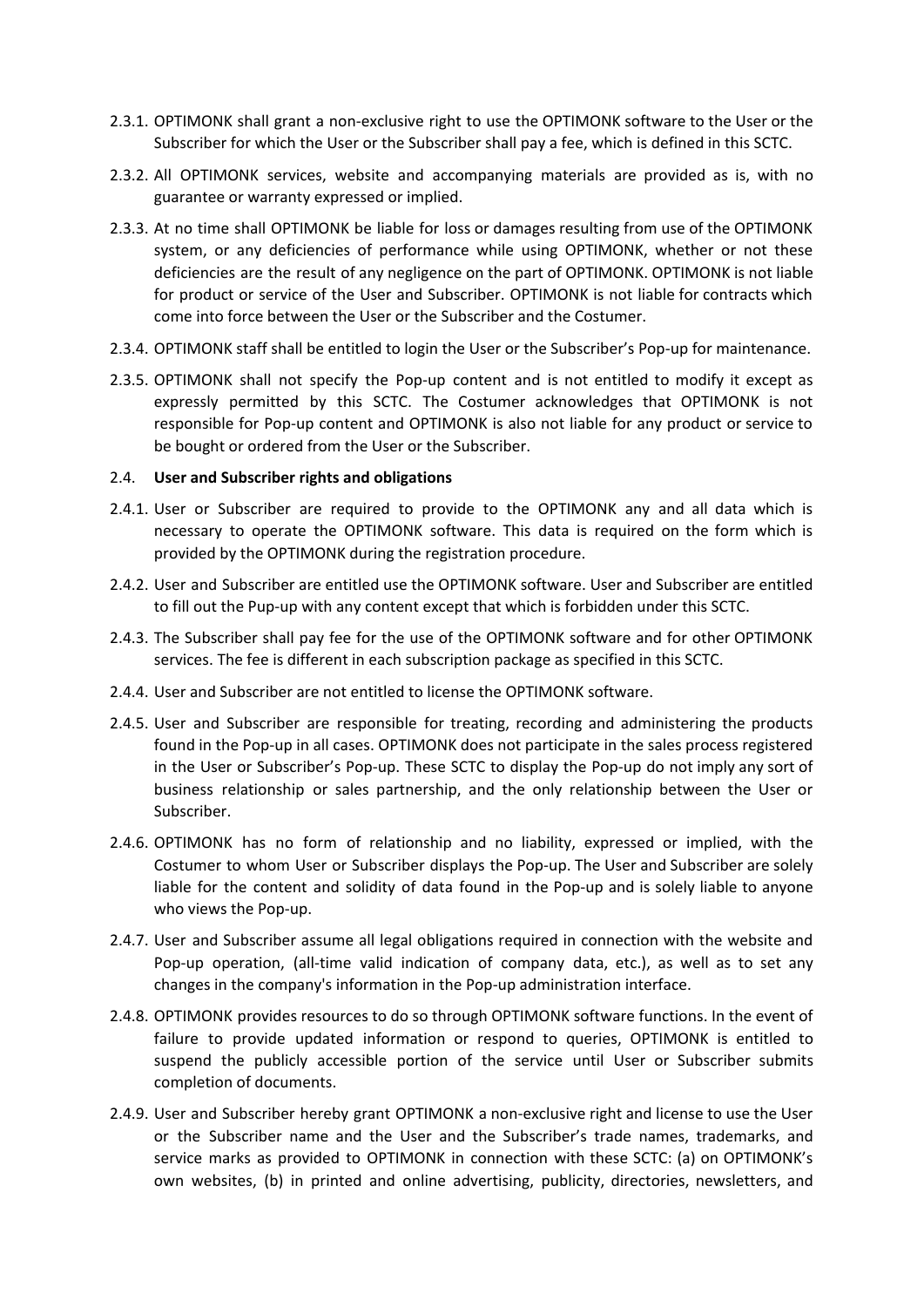updates describing OPTIMONK's services and (c) in applications reasonably necessary and ancillary to the foregoing.

# 2.5. **Costumer rights and obligations**

- 2.5.1. OPTIMONK is not required to fulfill any obligations in connection with the Customer under this SCTC on the purpose of transferring any goods or providing services. These obligations are not created based on this SCTC.
- 2.5.2. Any obligation to pay the Customer does not arise on the basis of this SCTC.
- 2.5.3. Costumer accepts and acknowledges OPTIMONK is entitled to handle this Costumer's data:
	- a) name (surname, last name),
	- b) email address,
	- c) cookies data

## **3. FINANCIAL CONDITIONS**

- 3.1. Trial period
- 3.1.1. OPTIMONK offers for the User a free 14-day trial period without the user having to provide his/her payment information.
- 3.2. Paid subscriptions
- 3.2.1. Following the 14-day trial period, the User must select a paid subscription package from among those listed on the OPTIMONK/Pricing page, where the prices are determined before taxes, in order to keep using their OPTIMONK account.
- 3.2.2. The applicable VAT rate shall be that in effect on the subscription date of the Subscriber. All payments owed to the OPTIMONK are to be made by electronic payment via a valid bank card. Each payment is the subject of an invoice provided to the Subscriber's personal account. The absence of payment or the default in collection by OPTIMONK shall result in the deactivation of the User's or Subscriber's account. In the event of termination, payment shall be deemed to have been effected for each commenced period. If the Subscriber terminates the contract or does not use OPTIMONK's services, OPTIMONK is not required to reimburse the fee.
- 3.2.3. OPTIMONK offers several subscription packages; the six main options are described below. Other personalized packages are available by contacting us by email at [support@OPTIMONK.com](mailto:support@OPTIMONK.com). For each subscription, it is up to the Subscriber to integrate their subscription code into the source code for each of their web pages.

The price of the subscriptions is determined based on the number of unique visitors of the User's and/or Subscriber's site per month and not based on the number of views and/or clicks on the Pop-ups. Beyond the number of unique visitors for each of the packages, the Pop-up(s) is/are blocked until the following month, and the User and/or Subscriber is alerted by email and on their personal account.

- Diamond: package for 1,000,000 (one million) unique visitors and unlimited domains of the User's and/or Subscriber's sites;
- Platinum: package for 250,000 (two hundred fifty thousand) unique visitors and ten domains of the User's and/or Subscriber's sites;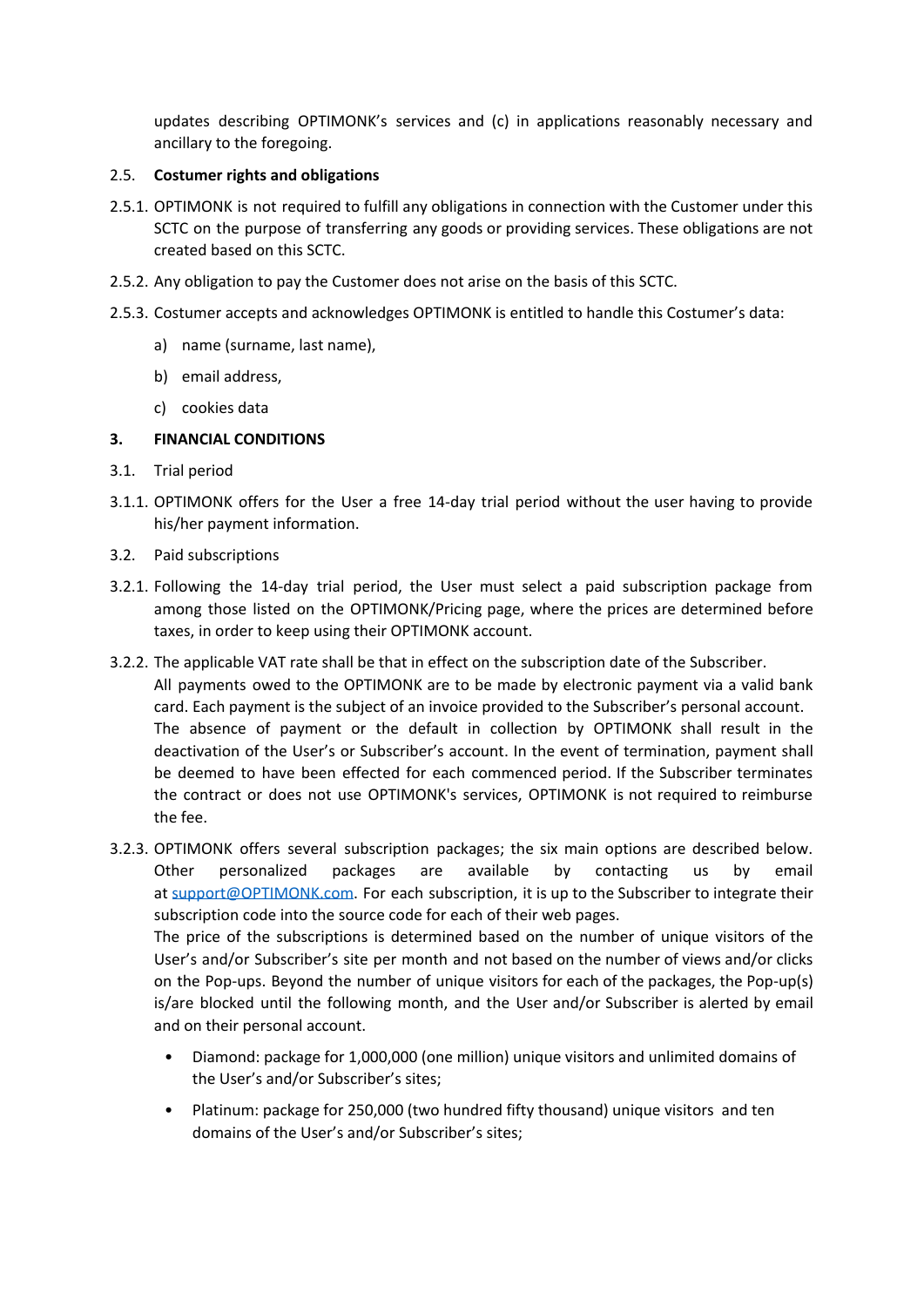- Gold: package for 50,000 (fifty thousand) unique visitors and four domains of the User's and/or Subscriber's sites;
- Silver: package for 15,000 (fifteen thousand) unique visitors and two domains of the User's and/or Subscriber's sites;
- Bronze: package for 5,000 (five thousand) unique visitors of the User's and/or Subscriber's site.
- Custom package: Contact us by email: support@optimonk.com
- 3.2.4. The unique Subscriber count begins from the starting date of the paid subscription and ends on the last day of the given month. From the second month it will start on the first day of the month and end on the last day of the given month. The subscription is monthly or annual and tacitly renewable; the subscription may be terminated at any time but will not be refunded. The OptiMonk will reimburse the fee if the Subscriber is not satisfied with the OptiMonk Service and request a refund within 14 days of the first payment. In other cases, OptiMonk does not provide any refund.
- 3.2.5. The payment for the subscription is due even in case of non-exploitation of the Pop-up(s).
- 3.2.6. A valid credit card is required for accounts to process payment. OPTIMONK will automatically charge Subscriber's credit card on file based on Subscriber's billing cycle (monthly or yearly, depending on the services selected and billing terms for individual services) until Subscriber validly terminates the Pop-up.
- 3.2.7. Within five working days of the settlement of the payment amount, OPTIMONK produces an electronic invoice for the Customer.
- 3.2.8. All billing invoices and payment notifications will be maintained directly in Subscriber's account portal or will be delivered to the Subscriber's e-mail, or postal address.

### **4. INTELLECTUAL PROPERTY**

- 4.1. The OPTIMONK Site in its entirety (including, without limitation, OPTIMONK Content, structure, databases, graphics, images, etc.), as well as the OPTIMONK trademark, the logo, the graphic charter of the Site, and each of its components, are the exclusive property of OPTIMONK. Any reproduction or representation in whole or in part is strictly forbidden.
- 4.2. In particular, it is completely forbidden to make a qualitatively or quantitatively substantial extract of the databases placed online on the Site.
- 4.3. The content developed by the User and/or Subscriber within the Pop-ups remains their sole property. By signing up for OPTIMONK you enable us to publicly reference you as a client.
- 4.4. User and Subscriber will not, directly or indirectly: reverse engineer, decompile, disassemble, or otherwise attempt to discover the source code, object code, or underlying structure, ideas, or algorithms of or included in the Pop-up or any software, documentation or data related to the OPTIMONK services; modify, translate or create derivative works based on the Pop-up or any software; or copy (except for archival purposes), distribute, pledge, assign or otherwise transfer or encumber rights to the Pop-up or any software; use the Pop-up or any software for timesharing or service bureau purposes or otherwise for the benefit of a third party; or remove any proprietary notices or labels.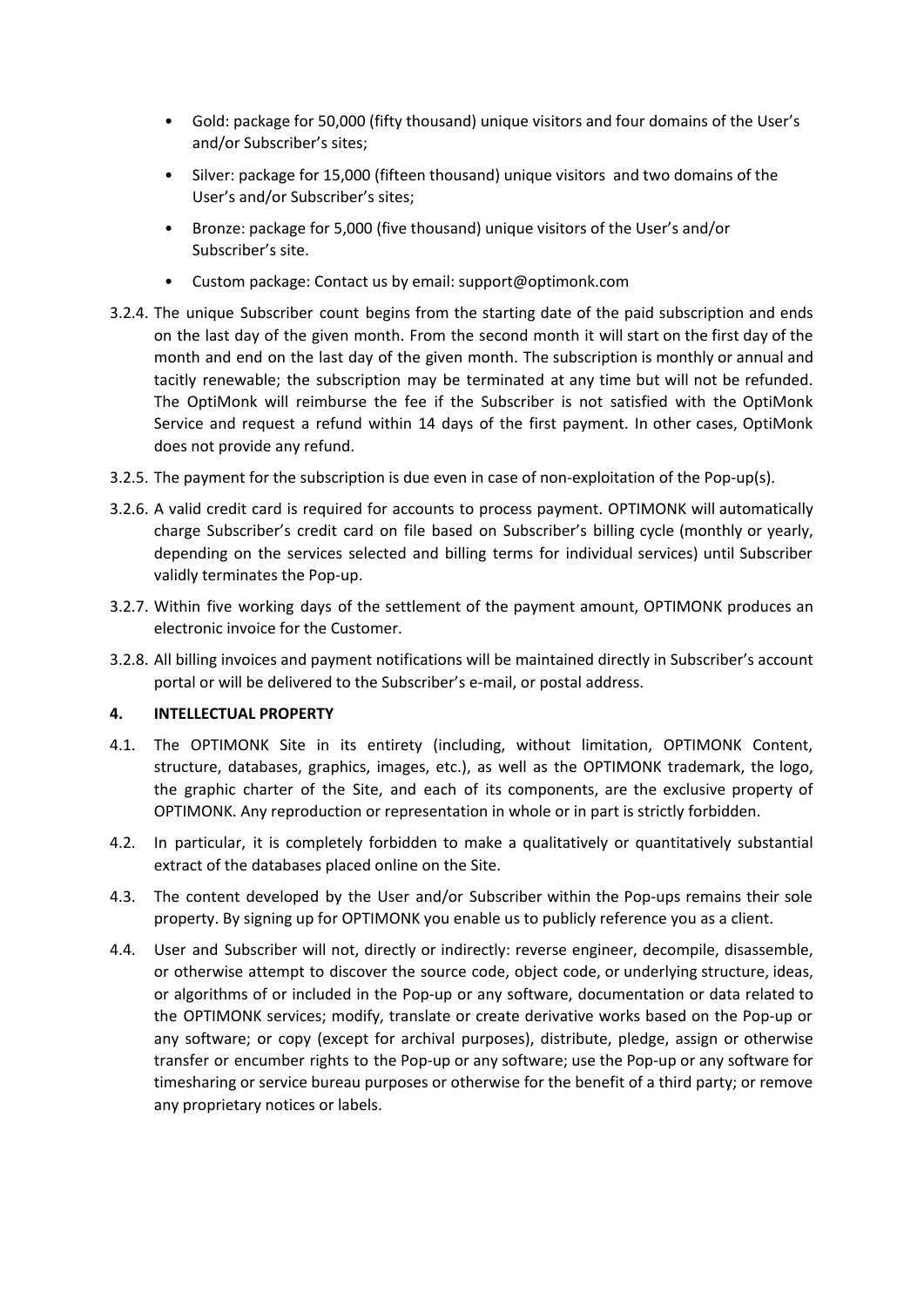### **5. COMMITMENTS AND GUARANTEES**

- 5.1. Exclusive Responsibility of the User and/or Subscriber
- 5.1.1. The User and/or Subscriber shall agree to respect the present SCTC and the laws and regulations in effect within the country in which their headquarters are located and the Hungarian law.

The User and/or Subscriber shall be solely responsible for the content and legality of the statements, information, announcements, and – more generally – the content (including the images, sounds, videos, photographs, etc.) of the POP-UPS. OPTIMONK, being limited to the distribution of the Pop-ups under the sole responsibility of the User and/or Subscriber, neither verifies nor checks the content of the Pop-up prior to its publication. After the publication of the Pop-up, OPTIMONK is entitled to check the content of the Pup-up, or otherwise to check the use of the Pop-up.

- 5.2. Loyalty, Honesty, and Legality Obligation
- 5.2.1. The User and/or Subscriber shall agree not to act dishonestly or unprofessionally by publishing inappropriate, incorrect, or detrimental content in the Pop-ups (not violating any confidentiality that would be attached to it, and guaranteeing that the content of the Pop-ups is not denigrating, defamatory, offensive, discriminatory, or obscene, and more generally that it respects the rights of third parties in that it is in no way a source of violence, racism, xenophobia, and/or pedophilia, and does not generally violate in any way regulations regarding children's rights and decency).
- 5.3. Rights and Authorizations
- 5.3.1. Any content of a Pop-up reproduced for the purpose of being published in the Pop-up by the User and/or Subscriber is their full and exclusive responsibility, and they declare and guarantee that they possess all the rights and authorizations necessary for this publication such that the liability of OPTIMONK may never be sought.
- 5.4. Judicial Scope and Financial Guarantees
- 5.4.1. Each of the Users and/or Subscribers shall guarantee OPTIMONK against any claim and/or action that may be initiated by a third party in any capacity whatsoever and, in particular, anyone who believes that they have any rights over the rights in question relating to the Content of the Pop-ups and shall bear all the costs of the proceedings (including lawyers' fees) to which OPTIMONK may be exposed in this respect, as well as all damages and interest which OPTIMONK may be sentenced to pay.
- 5.5. Penalties
- 5.5.1. In case of a breach of any of these obligations and without this list being limiting, OPTIMONK reserves the right:
	- either to intervene in any content promoting crimes against humanity, inciting racial hatred or violence, exhibiting pedophilia, violating human dignity, violating freedom of expression (defamation, racist or offensive statements…), the freedom of others, and/or practices contrary to morality, and to notify the User and/or the Subscriber as moderator that, failing the immediate removal by them of the contentious statements and/or images and/or sounds, the Pop-ups as well as their Subscriber account will be cancelled without further notice or refund of the Subscription fees that they have paid,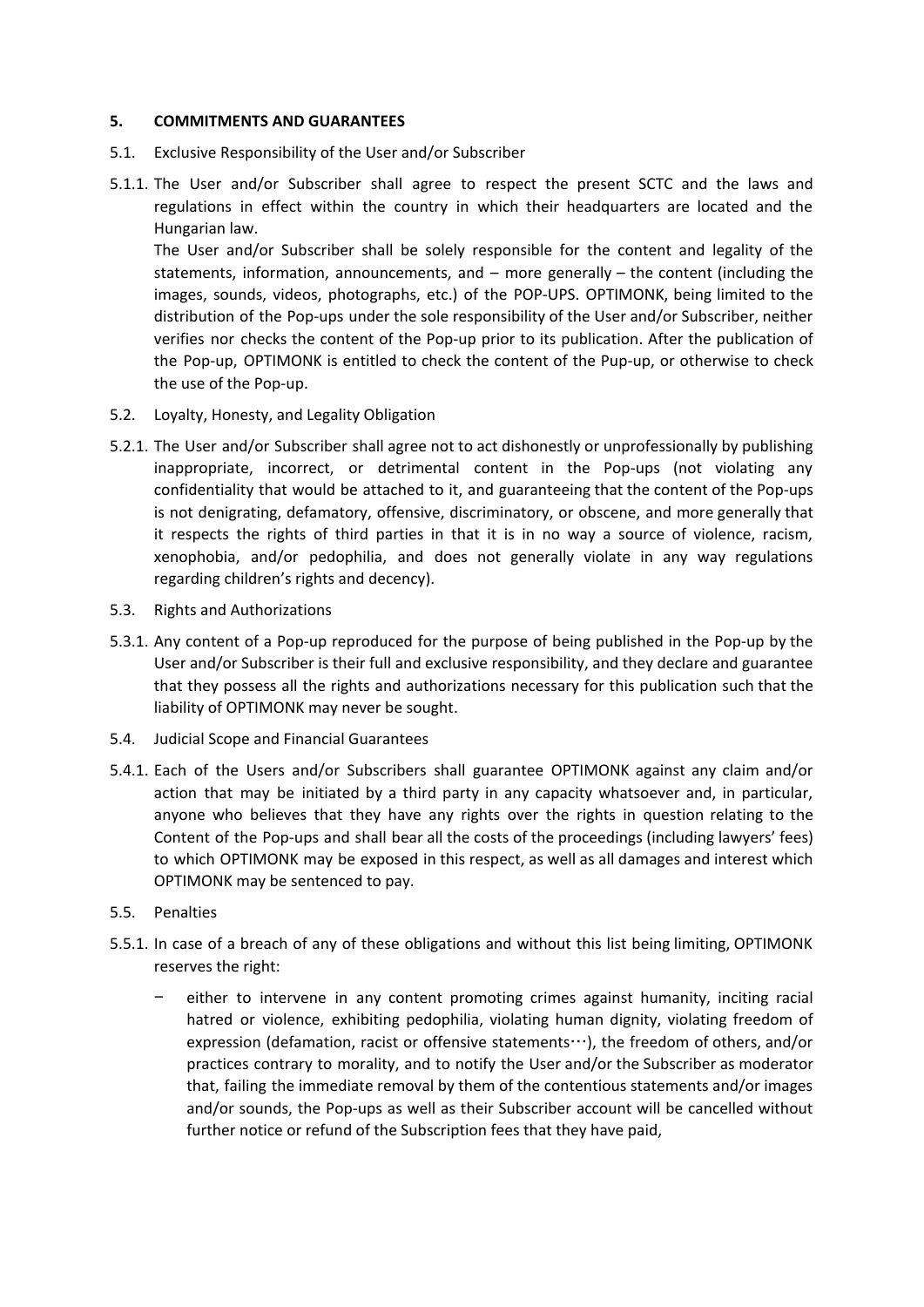− or to remove, without prior notice, the content disputed by a User and/or a Subscriber or a third party, and to close the User's and/or Subscriber's account.

## **6. LIABILITY WAIVER**

6.1. OPTIMONK may not in any way guarantee operation without interruption or error. In particular, momentary interruptions due to maintenance, updates, or technical improvements are likely to occur without OPTIMONK's liability being able to be engaged in this respect. To the extent possible, OPTIMONK shall inform subscribers prior to a maintenance or updating operation. Similarly, OPTIMONK's liability may not be sought in case of malfunction, impossibility of access, or poor user conditions of the Pop-up attributable to unsuitable equipment, for disruptions attributable to the host or to the service provider of the User and/or Subscriber, for congestion in the internet network, and/or for any other reason outside of OPTIMONK's control, a fortiori in case of force majeure. OPTIMONK shall moreover not be liable for indirect damages suffered due to the publication of the POP-UPS on the subscribers' site. OPTIMONK may not be held liable for graphical or typographical errors. Describe the technical environment of the sites compatible with the Pop-Ups.

## **7. PERSONAL DATA**

- 7.1. Processing of Users and/or Subscribers' data Our Privacy Policy at a glance
- In this Section you will be introduced to the most essential parts of our privacy policy. We have our detailed privacy policy under the following link: [\*\*\*]
- OPTIMONK processes the personal data of Users and/or Subscribers privately, in accordance with the legal requirements in force – especially the provisions of Act CXII of 2011 on the Right of Informational Self-Determination and on Freedom of Information ("Hungarian Privacy Act"), furthermore the Regulation (EU) 2016/679 of the European Parliament and of the Council on the protection of natural persons with regard to the processing of personal data and on the free movement of such data, and repealing Directive 95/46/EC (27 April 2016; hereinafter as: **GDPR**) – provides their security, takes all the necessary technical and organizational measures, furthermore forms those procedural rules, which are necessary to comply the relevant legal provisions and other recommendations.
	- 7.1.1. Users and/or Subscribers are informed consent that OPTIMONK processes their personal data ("OPTIMONK Data") under the following conditions:
		- a) Subject matter: OPTIMONK Data are collected directly from Users and Subscribers.
		- b) Purpose of data processing: The purpose of the processing is the provision of services by OPTIMONK to Users and/or Subscribers, which includes billing, account management, support, sales and marketing purposes. OPTIMONK Data can also be used for statistical purposes given that in such a case, information used will not enabled to identify personally an individual (pseudonymisation by order).
		- c) The subject of data processing: OPTIMONK Data collected and processed by OPTIMONK are identification and contact data (name, surname, title, professional address, emails, phone numbers) and log-in data (IP addresses, location data, cookies data and logs).
		- d) Duration of data processing: For Users who decide not to register an account with OPTIMONK at the end of the trial period, personal data will be processed and stored for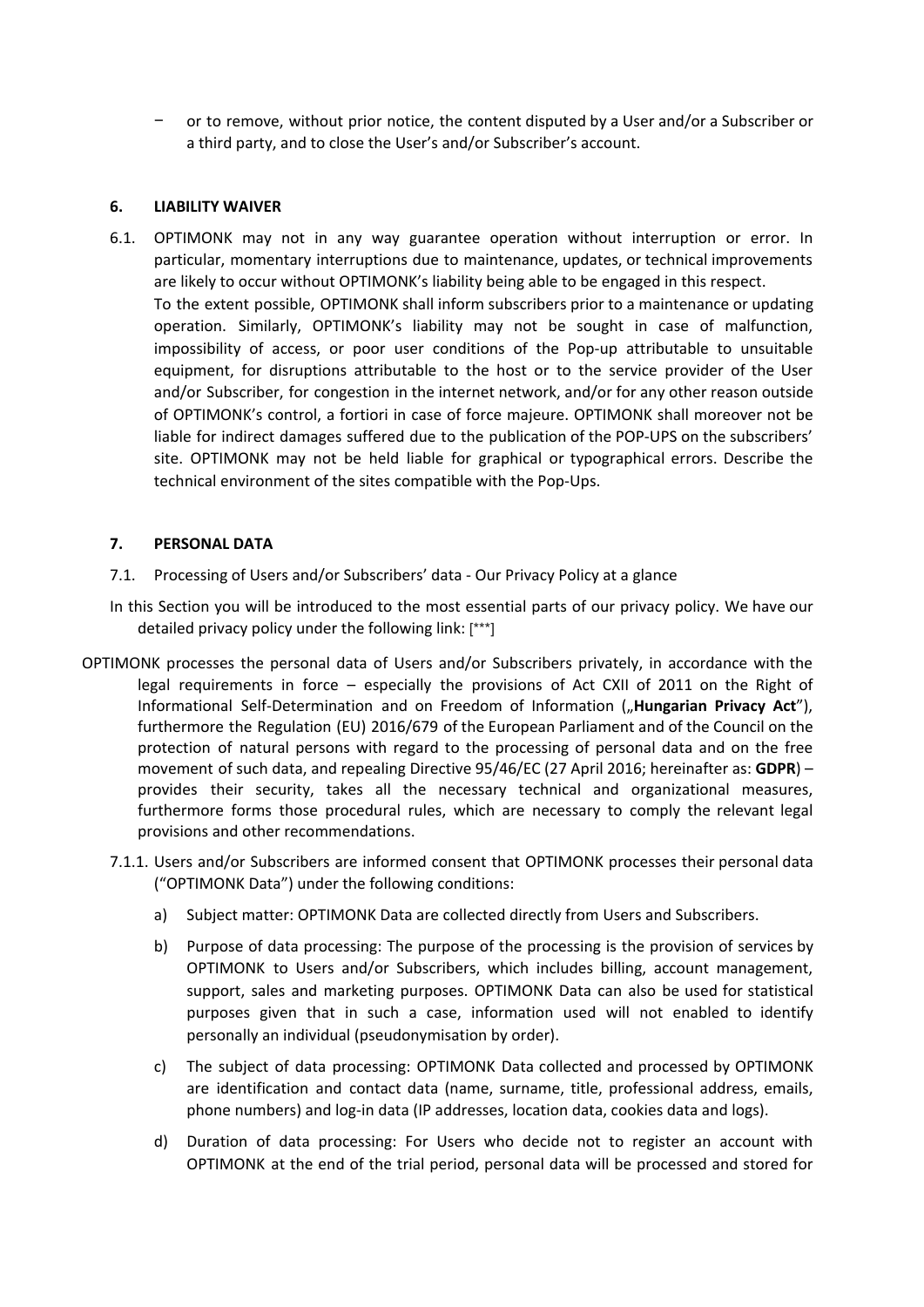the duration of the trial period plus 5 years to avoid any abuse. For Subscribers, personal data will be processed and stored for the duration of the contractual relationship with OPTIMONK plus 5 years. For more details please see our detailed privacy policy.

- e) Data processor: OPTIMONK shares data with further data processors for the sole purpose of the provision of services by OPTIMONK to Users and/or Subscribers on behalf of the data controller. The Subscriber gives specific or general written authorization that OPTIMONK engages further data processors for carrying out specific processing activities in relation with the processing of OPTIMONK Data. When entrusting a data processor with processing activities, OPTIMONK uses only processors providing sufficient guarantees, in particular in terms of expert knowledge, reliability and resources, to implement technical and organisational measures which will meet the requirements of the GDPR, including for the security of processing. Where that processors fail to fulfill their data protection obligations, OPTIMONK is not liable to the Subscriber for the performance of processors' obligations, as the processor and any person acting under the authority of the controller or of the sub-processor, who has access to personal data, shall not process those data except on instructions from the Subscriber, unless required to do so by Union or Member State law. At this date, the sub-processors are: Intercom, Mixpanel, Google Analytics, Mailchimp, Braintree, Paypal, Hotjar, Hubspot, Outreach. The Subscriber may object to such changes and terminate this agreement by sending a written notice within such fourteen days of such notice. The Subscriber's objection shall be based on reasonable grounds.
- f) Users and Subscribers' rights: Users and/or Subscribers have the right to access, rectify or delete their personal data. In certain cases, Users and/or Subscribers are also entitled to other rights, such as, for example, to object to us using your data, or to their portability, as explained in our detailed privacy policy. Users and/or Subscribers can exercise their rights by sending an email to OPTIMONK at the following email address: support@optimonk.com. In addition, Users and/or Subscribers have the right to lodge a complaint with the competent supervisory authority.
- 7.2. OPTIMONK as data processor
- 7.2.1. By displaying the Pop-ups created with OPTIMONK and collecting data from internet users ("Subscriber Data"), the subscriber agrees that he acts as the data controller. The Subscriber declares and warrants that he complies with applicable data protection law ("Data Protection Law") and in particular with GDPR if he is established in the European Union or if the data subjects concerned by the processing are in the European Union.
- 7.2.2. OPTIMONK will act as data processor on behalf of the Subscriber under the following conditions:
	- a) OPTIMONK processes the Subscriber Data only on documented instructions from the subscriber;
	- b) OPTIMONK will maintain a record of all categories of processing activities carried out on behalf of the Subscriber in accordance with Data Protection Law;
	- c) OPTIMONK shall not engage another data processor without prior specific or general written authorisation of the controller. In the case of general written authorisation, the processor shall inform the controller of any intended changes concerning the addition or replacement of other processors, thereby giving the controller the opportunity to object to such changes.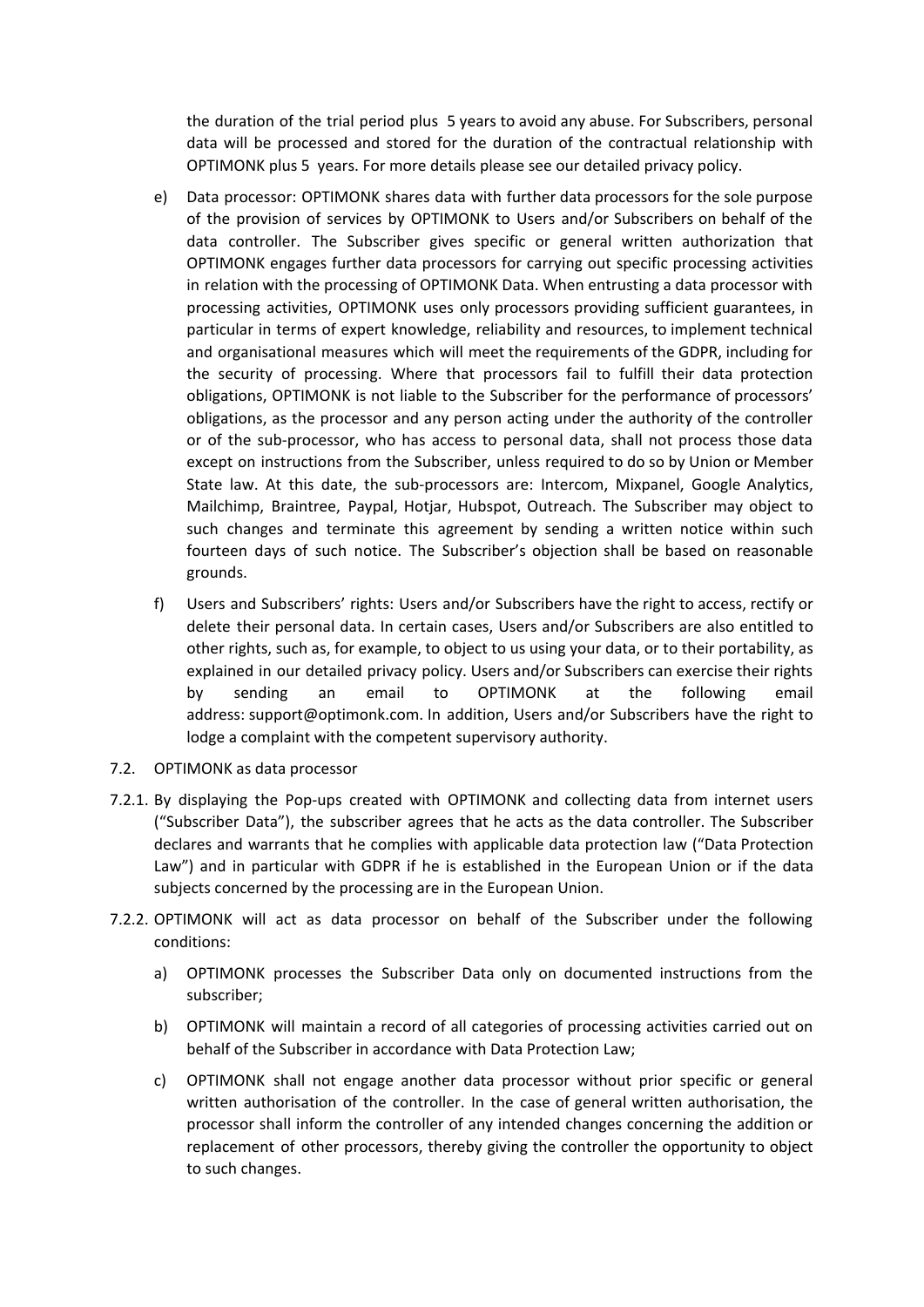- d) OPTIMONK ensures that persons authorized to process the Subscriber Data have committed themselves to confidentiality or are under an appropriate statutory obligation of confidentiality;
- e) OPTIMONK takes all appropriate technical and organizational measures to ensure a level of security appropriate to ensure the security and the confidentiality of Subscriber Data. Subscriber shall review any information made available by OPTIMONK relating to data security to verify whether the services meet the Subscriber's requirements and legal obligations under the Data Protection Law;
- f) Taking into account the nature of the processing, OPTIMONK assists the subscriber by appropriate technical and organizational measures, insofar as this is possible, for the fulfillment of the subscriber's obligation to respond to requests for exercising the data subject's rights;
- g) OPTIMONK assists the subscriber in ensuring compliance with the obligations related to the security of a data processing, to the notification of a data breach to the supervisory authority, to the communication of data breach to the data subject, to the data protection data assessment and for prior consultation to the supervisory authority;
- h) OPTIMONK shall notify the subscriber within forty-eight (48) hours after becoming aware of a personal data breach. This notification will describe the nature of the personal data breach including where possible, the categories and approximate number of data subjects concerned and the categories and approximate number of Subscriber Data records concerned, describe the likely consequences of the personal data breach and describe the measures taken or proposed to be taken by the controller to address the personal data breach, including, where appropriate, measures to mitigate its possible adverse effects. Where, and in so far as, it is not possible to provide the information at the same time as the notification, the information may be provided in phases without undue further delay;
- i) At the choice of Subscriber, OPTIMONK deletes or returns all Subscriber Data to the subscriber after the end of the provision of services relating to processing, and deletes existing copies unless applicable Data Protection Law requires storage of the personal data;
- j) OPTIMONK makes available to Subscriber all information necessary to demonstrate compliance with the obligations laid down in this Article and allow for and contribute to audits, including inspections, conducted by the subscriber or another auditor mandated by the Subscriber. OPTIMONK will inform the subscriber if, in its opinion, an instruction infringes applicable Data Protection Law.

# 7.3. Cookies

- 7.3.1. OPTIMONK may store information on Users and/or Subscribers' hardware in the form of "cookies". A cookie is a small file sent by OPTIMONK server stored in the User and/or Subscriber's hardware to save data concerning website navigation. The information contained in cookies is stored only for the strictly necessary period, which shall not, in any case, exceed 5 years. At the end of this period, Users and/or Subscribers will have to renew their consent for the installation of cookies.
- 7.3.2. Cookies are necessary for OPTIMONK to improve the Users' experience, to measure the traffic on the website, to ensure the integrity of registration process, to filter unauthorized IP address. For these cookies, Users and/or Subscribers have to give a prior consent by clicking on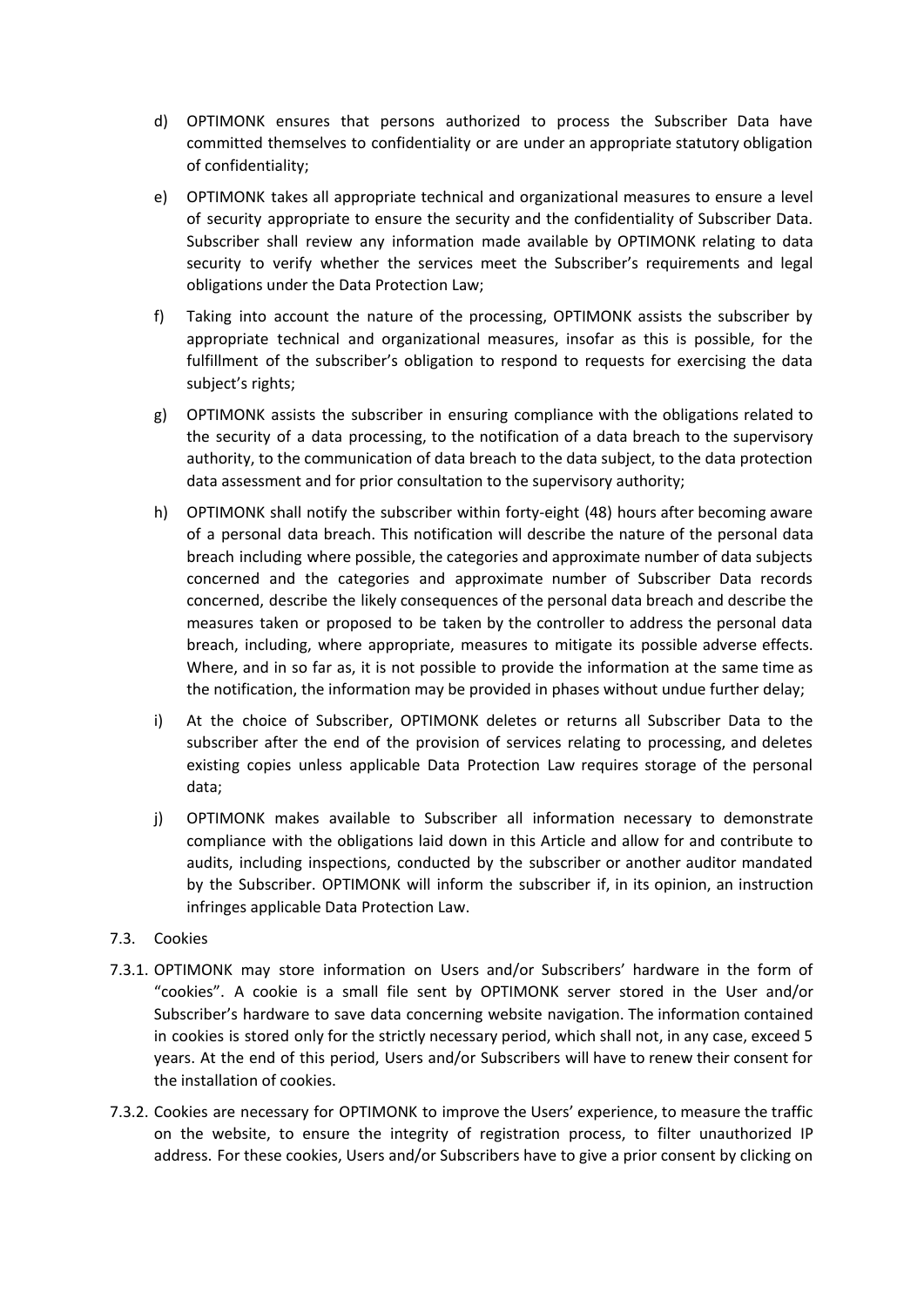the accept button, on the banner which posted on the website, before any installation on the hardware computer and use of OPTIMONK' services.

7.3.3. Users and/or Subscribers are informed that they can prevent cookies from being saved on any hardware by changing the settings of their browser. Users and/or Subscribers can accept or refuse cookies used by the website entirely or partially. However, refusing cookies may prevent normal operation of OPTIMONK services.

## **8. TERMINATION**

- 8.1. In case of violation or fraud by a User and/or by a Subscriber of the present SCTC, OPTIMONK reserves the right to immediately suspend or even permanently close, without notice and as of right, the User's and/or Subscriber's account as well as the distribution of their Pop-ups.
- 8.2. Each User and/or Subscriber may terminate the subscription by contacting OPTIMONK at [support@optimonk.com](mailto:support@optimonk.com) or within the client's account at any time . However, no refund will be issued by OPTIMONK to the Subscriber (unless as per scenario of **3.2.4 FINANCIAL CONDITIONS)**
- 8.3. The termination of the User's and/or Subscriber's account will result in the suspension of all content of the popups from the User's and/or Subscriber's account after the end of the ongoing paid period (unless as per scenario of **3.2.4 FINANCIAL CONDITIONS,** after the refund the account is to be suspended immediately).
- 8.4. In the event that the User and/or Subscriber may use the elements of their personal account contrary to their intended purpose, OPTIMONK reserves the right to terminate their account without warning. The User and/or Subscriber shall be solely responsible for the use of their identification elements by third parties and for the actions or statements made through their account, whether or not they are fraudulent. The User and/or Subscriber shall guarantee OPTIMONK against any claims in this respect.
- 8.5. Any registration taking effect as of the date of subscription to one of the subscriptions package. After the initial period, the registration shall be tacitly renewed if it has not been terminated.

# **9. Miscellaneous**

- 9.1. If one or several provisions of the present SCTC are deemed to be invalid or are declared as such under any law or regulation or following a definitive decision by a competent court, the other stipulations shall retain their full force and scope.
- 9.2. In case of contradiction between the titles assigned to the articles of the present SCTC and their content, only the content shall prevail.
- 9.3. OPTIMONK declares that it elects domicile at its headquarters as mentioned at the beginning of the present document, and the User declares that he/she elects domicile at his/her headquarters as indicated on the Form. Any change in contact information must be duly notified to the other party. Failing that, any such changes may be deemed unenforceable.
- 9.4. During the User's and/or Subscriber's visit to the OPTIMONK site, certain information, including the visitor's IP address, is recorded in files called "cookies" installed on the User's and/or Subscriber's computer, subject to the choices that the User and/or Subscriber has made concerning cookies, which may be modified.
- 9.5. The present general terms are governed by Hungarian law.